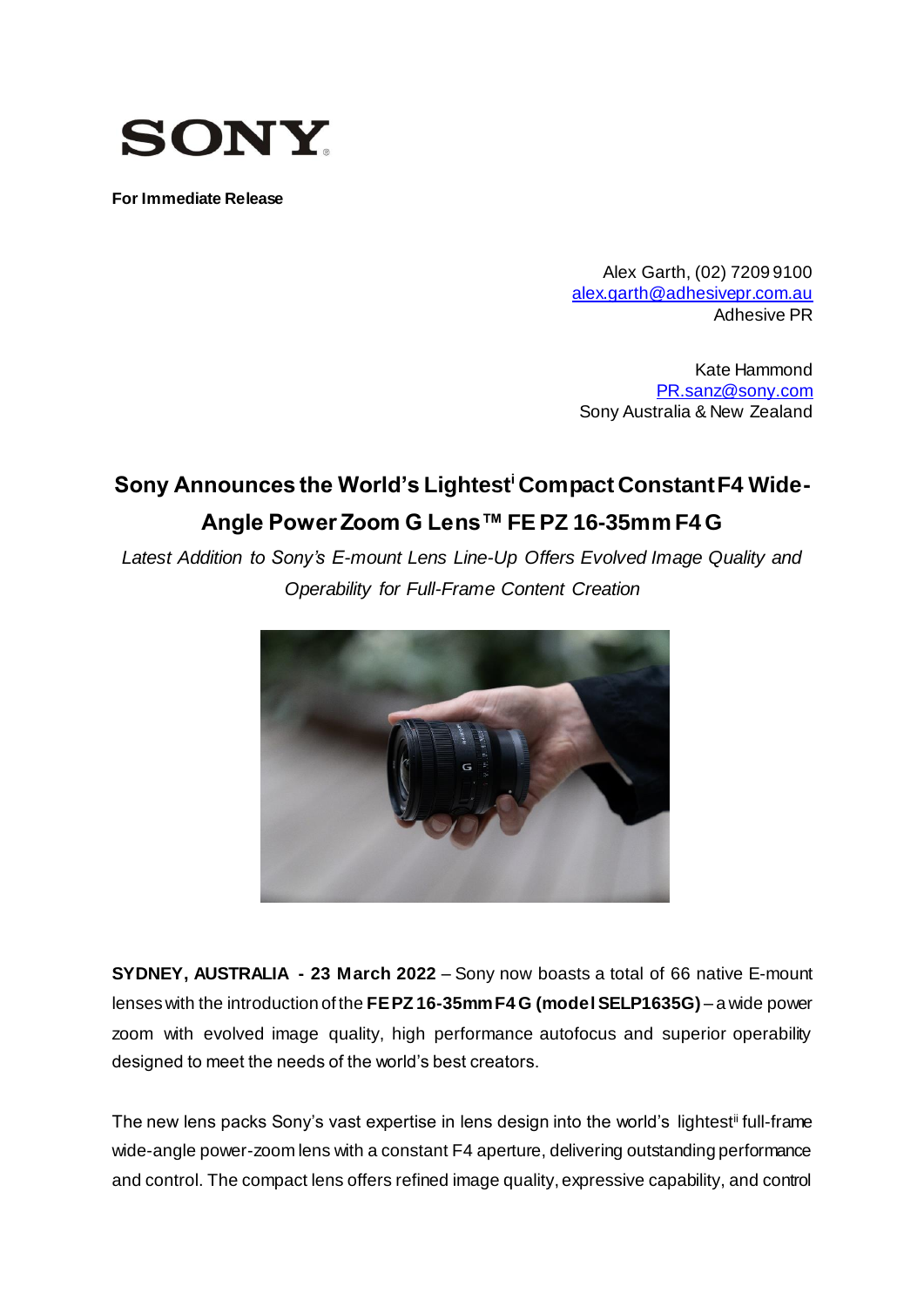that will appeal to today's demanding hybrid content creators. Designed with both Videographers and Photographers in mind, SELP1635G brings the beautiful G Lens rendering, astonishing AF performance, and easy-to-use power zoom in a remarkably compact lens that is perfect for compact camera bodies.

Overall barrel length remains constant while focusing and zooming, making the **FE PZ 16- 35mm F4 G** convenient for everything from vlogging and movie production to remote capture and landscape photography.

"We are so excited about this new release in our E-mount lens line up. The AF performance is amazing with the six (6) XD Linear motors, and so we expect it to be a hit with both stills and video content creators alike", said Jun Yoon, Head of Digital Imaging ANZ. "As the world's lightest<sup>[i]</sup> constant F4 wide-angle power zoom lens, the **SELP1635G** is perfectly designed to meet the needs of today's modern creators. People will be blown away by the quality of this lens, packaged in such a compact and lightweight form factor".

#### **Evolved Image Quality**

The **FE PZ 16-35mm F4 G** offers an extraordinary blend of breathtaking resolution and beautiful bokeh in a compact lens. The optical path includes two AA (advanced aspherical) elements, a standard aspherical element, one Super ED (Extra-low Dispersion) and one ED glass element, and one ED aspherical element. Chromatic and spherical aberration are simultaneously controlled to provide excellent optical performance throughout the image area and 16-35 mm zoom range. The use of AA elements in an advanced optical design also ensure excellent close-up performance throughout the zoom range - minimum focusing distance is 0.28 meters at 16 mm and 0.24 meters at 35 mm, with a maximum magnification of 0.23x. What's more, an optimised coating effectively suppresses flare and ghosting for clear, welldefined images.

A circular aperture and carefully designed spherical aberration work together to deliver smooth, deep full-frame bokeh that can add maximum atmosphere and visual impact.

#### **High-Performance AF**

For the first time in an Alpha lens, the **FE PZ 16-35mm F4 G** uses six of Sony's original XD (extreme dynamic) Linear Motors for both focus and zoom drive. The fast response and smooth, quiet operation of this system gives users new creative freedom. With Sony's flagship Alpha 1 body it is possible to maintain accurate focus while shooting stills continuously at up to 30 frames per second<sup>iii</sup>.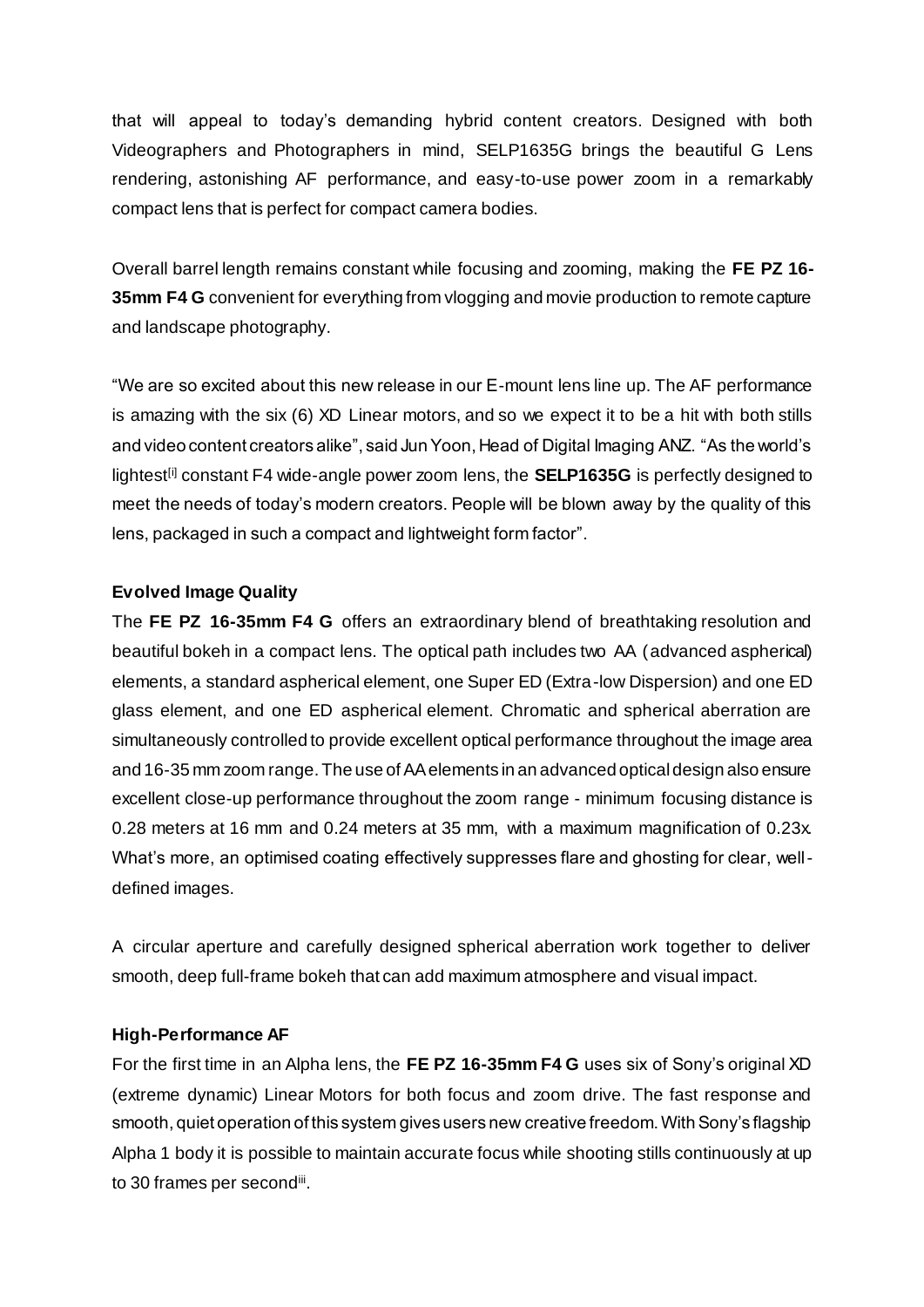Focus is especially critical when shooting slow motion, 4K, or 8K movies. The **FE PZ 16-35mm F4 G** works with α-series bodiesiv to reliably acquire focus, and smoothly and silently track even fast-moving subjects. High-thrust XD Linear Motors, optimised optics, and responsive control add up to extraordinarily precise AF performance without compromising the lens's compact dimensions.

### **Imagery, power zoom and operation refined for demanding movie applications**

Based on feedback from leading creators, Sony specifically designed the **FE PZ 16-35mm F4 G** to deliver the refined imagery and control they need. It features the latest lens technology to reduce focus breathing as well as focus and axial shift when zooming to ensure the highest quality images are easily captured. Focus, zoom, and aperture operation are also extremely quiet, greatly reducing noise and vibration that can interfere with movie recording.



With a newly designed electronic power zoom system that is XD linear motor driven, the **FE PZ 16-35mm F4 G** provides advanced control with the response and immediacy of nonpowered manual zoom. A zoom lever with variable zoom speed makes it easy to execute super-slow constant-speed. Power zoom minimises camera shake that can occur when operating a zoom ring and when used with compatible camera bodies, users can customise the zoom ring direction to suit shooting conditions.

Another fantastic feature is the ability to use buttons and controls on compatible bodies or accessories to remotely control zoom.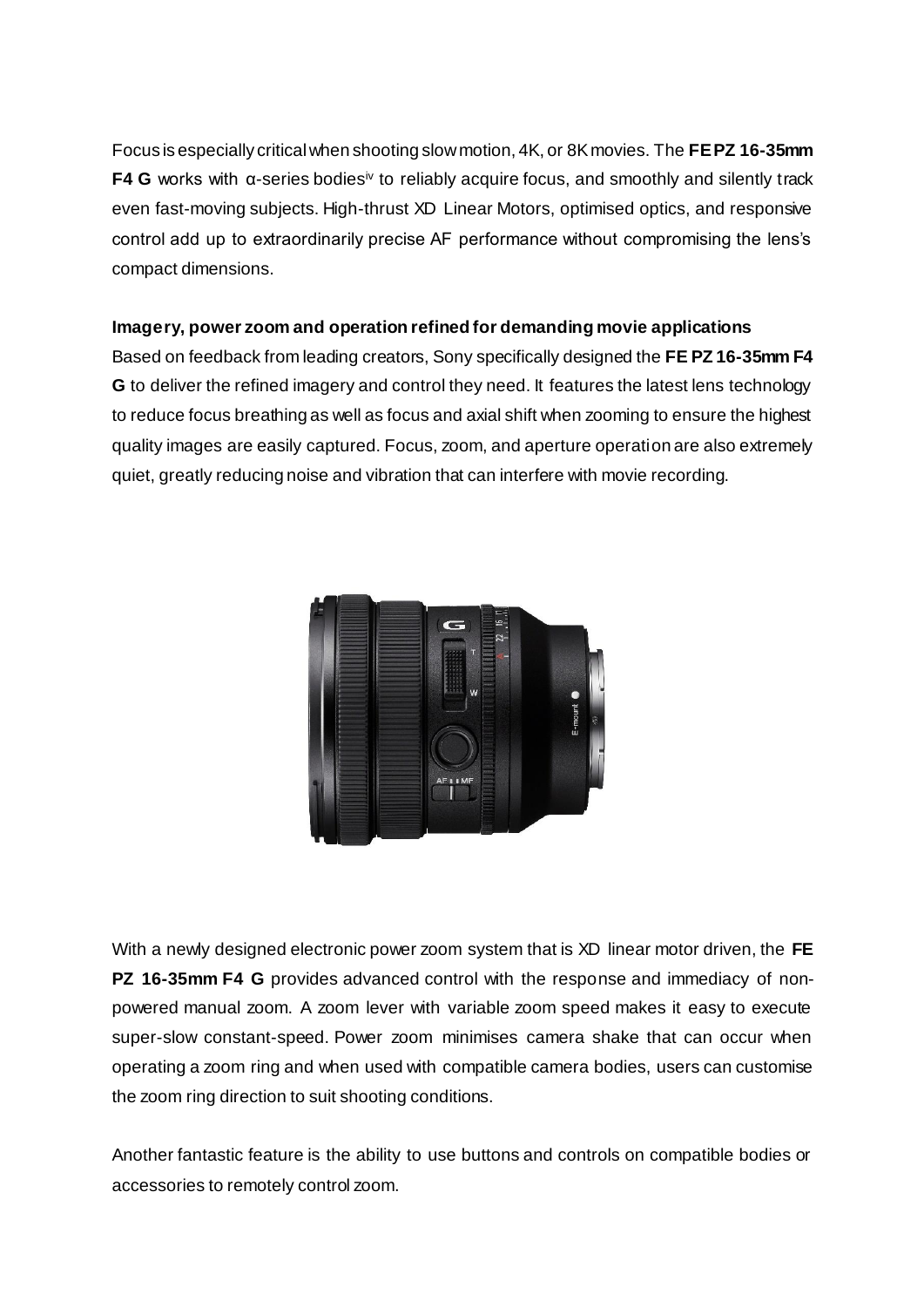Furthermore, Linear Response MF ensures that the focus ring responds directly and linearly to subtle control when focusing manually and an aperture ring makes manual aperture control fast, direct, and easy.

## **Superior Mobility, Control and Reliability**

World-class design and technology come together to deliver a compact, lightweight lens that also boasts power zoom for unprecedented focus, zoom and aperture rings – thus making it ideal for mobility and handling. As the world's lightest<sup>y</sup> F4 wide-angle power-zoom lens, the **FE PZ 16-35mm F4 G** weighs just 353 grams, approx. 30% less than the SEL1635Z and is just 80.5 mm x 88.1mm in size with a filter diameter of φ72mm.

The overall length of the lens remains constant while focusing and zooming for ideal balance and handling. Consistent balance makes this lens an ideal choice for gimbal-mounted movie shooting. The focus ring can be easily controlled with a finger while shooting movies, and the adjacent focus and zoom rings are stepped so they can be easily differentiated and operated by feel while viewing the monitor.

More impressive features for the **FE PZ 16-35mm F4 G** include the Iris Lock Switch that can be engaged to prevent the aperture ring from being accidentally moved between the [A] and F4 - F22 settings and the customisable focus hold button for convenient control.

Lastly, the lens has a dust and moisture resistant design<sup> $\vee$ </sup> as well as a fluorine front element coating to keep it clean and reliable for outdoor use.

#### **Availability & Price**

The **FE PZ 16-35mm F4 G** will be available in Australia from Early May 2022. SRP: \$1999.00 AUD

For detailed product information on the lens, se[e here](https://www.sony.com.au/electronics/camera-lenses/selp1635g).

A product video of the new lens can be viewed [here.](https://www.youtube.com/watch?v=t9UidBrlsSs)

Exclusive stories and exciting new content shot with the new **FE PZ 16-35mm F4 G** and Sony's other imaging products can be found at [https://www.sony-](https://www.sony-asia.com/alphauniverse/home)